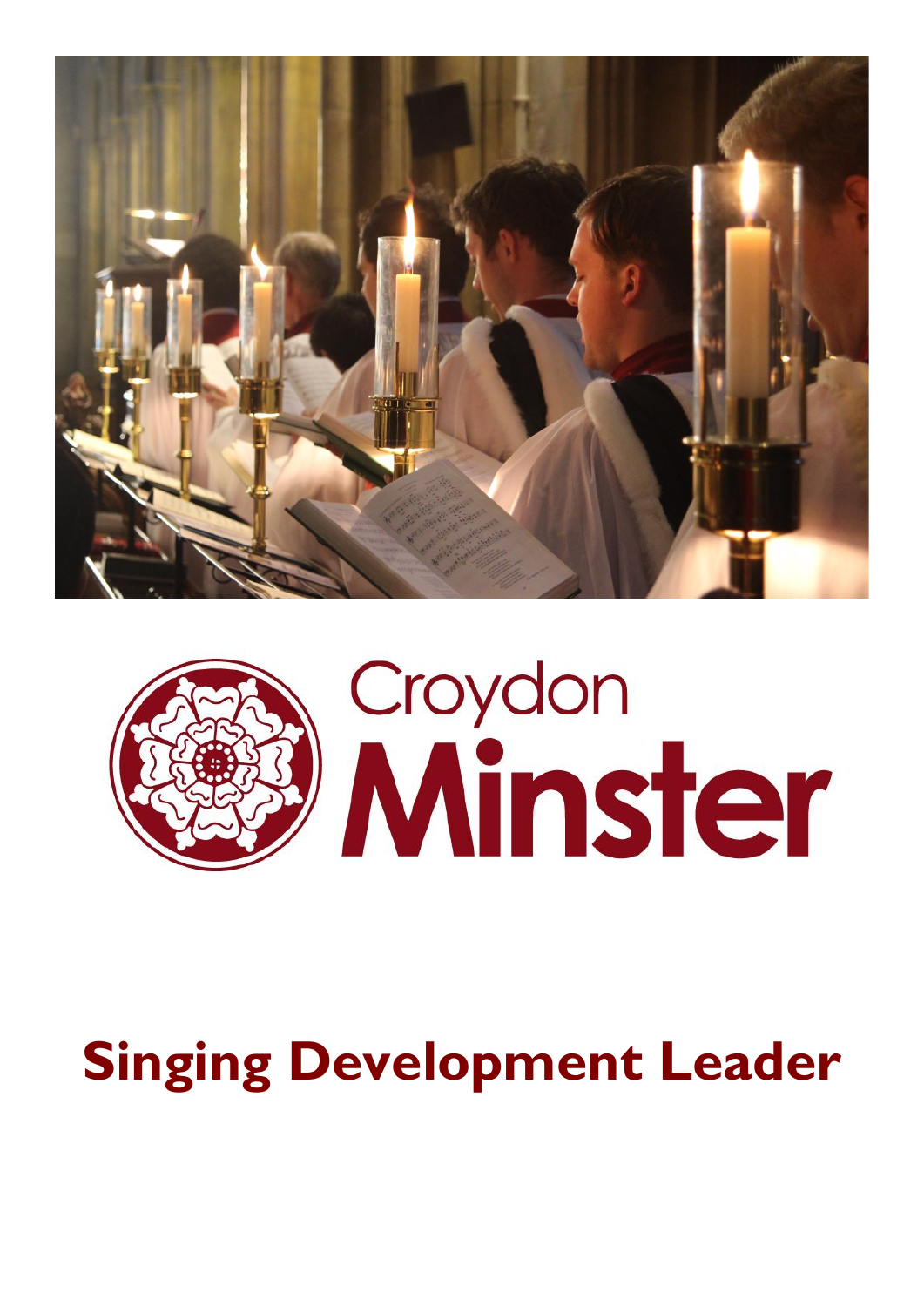## **About this role**

Croydon Minster is launching Croydon Sings! a children's singing programme that offers enhanced singing support to state primary school children in Croydon who have little or no access to music. The singing programme will involve 10 weekly school visits per term Additionally, the programme will involve both implicit and explicit CPD elements for teachers involved in the programme to promote sustainability of high-quality singing leadership in local schools.

The programme will be devised and developed in co-ordination with the Minster music staff and the weekly sessions and concert days will be delivered by the Animateur.

At the Minster the Singing Development leader will provide vocal tuition to the choristers, choral scholars, and adults. Working with the Director of Music, they will ensure a high standard of vocal technique and understanding amongst the choirs.

This role is particularly suited to a singer who wants to work as part of an ambitious music department in an increasingly busy Minster church. We expect our applicants to be hard-working and enthusiastic.

If you would like an informal conversation about this role, please be in touch with Justin Miller, Director of Music [\(j.miller@croydonminster.org](mailto:j.miller@croydonminster.org) / 07513 062974).



This post has been funded by the Cathedral Music Trust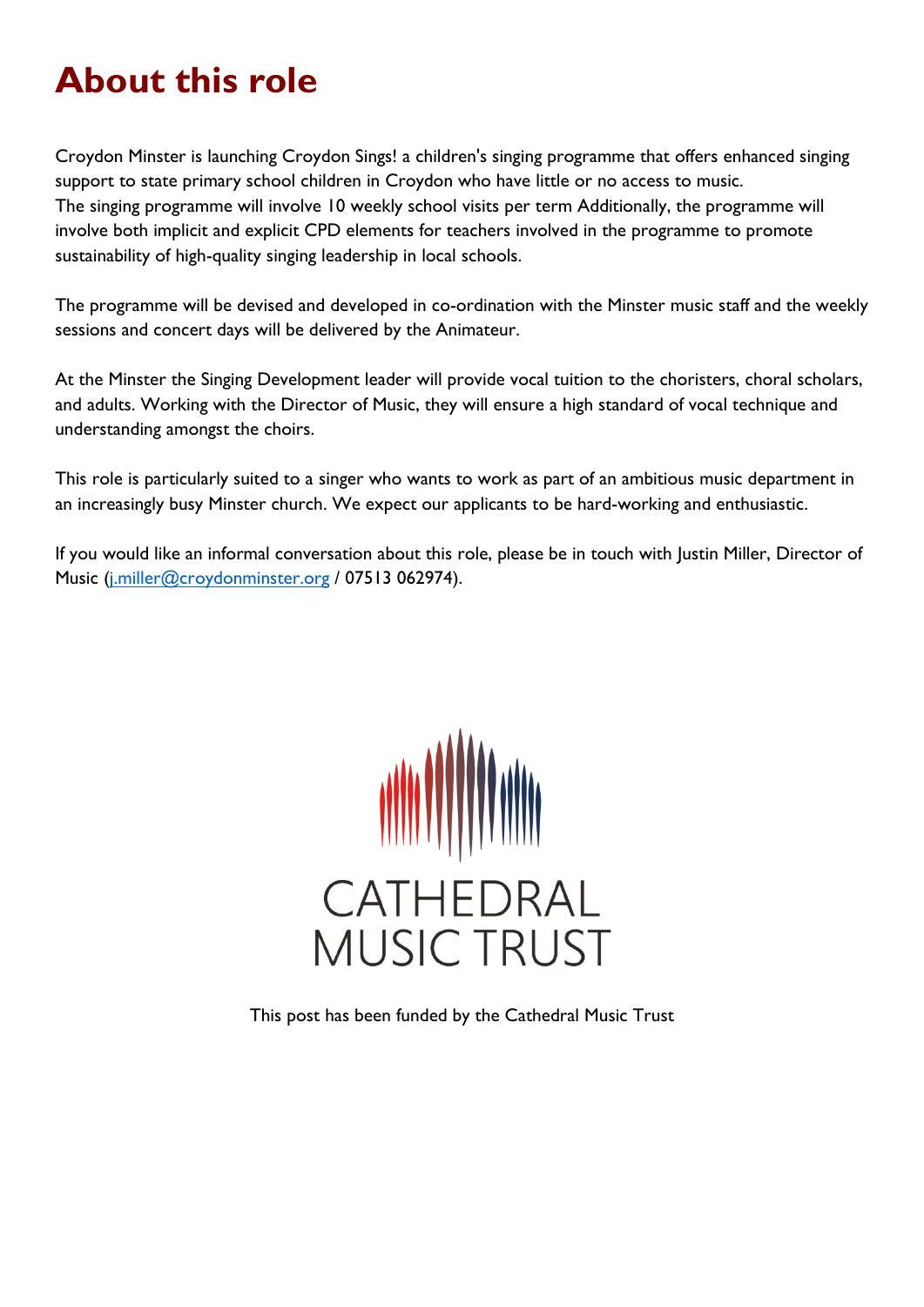

### **The Music Department and Minster Choirs**

### **Personnel**

Justin Miller has been Director of Music since February 2022, alongside his post as Director of Choral Music at Whitgift School. He is responsible for overseeing all aspects of the musical life of the Minster.

The Music Department also includes an Assistant Director of Music (Sophie Garbisu), Singing Development Leader, two Graduate Music Assistants, and a Verger/Administrator (Denise Mead). There is a team of volunteer choir chaperones who assist with the supervision of Choristers. The Minster Music Department is also supported by Mr Martin How MBE who is the Minster's *Organist Laureate.* 

#### **Weekly timetable for the SDL at the Minster**

| <b>Tuesday</b><br>4:30 <sub>pm</sub><br>5:30pm   | Warm-ups and individual lessons with boy<br>choristers                  |
|--------------------------------------------------|-------------------------------------------------------------------------|
| Wednesday<br>4:30pm-<br>5:30pm                   | Warm-ups and individual lessons with girl<br>choristers                 |
| <b>Thursday</b><br>4:30pm-<br>7:30 <sub>pm</sub> | Warm-ups and individual lessons with boy<br>choristers and lower voices |
| <b>Friday</b><br>4:30pm-<br>5:30 <sub>pm</sub>   | Warm-ups and individual lessons with girl<br>choristers                 |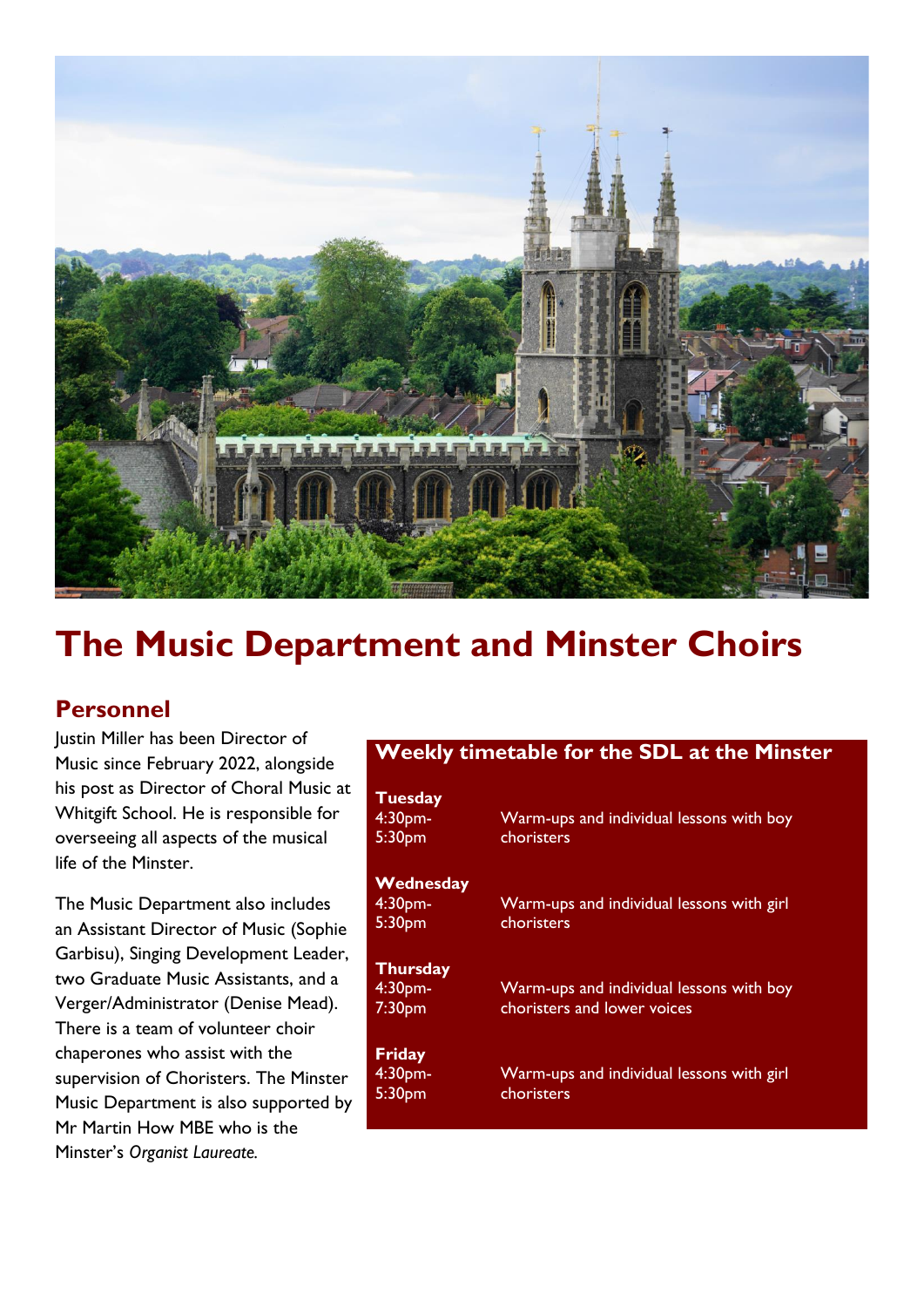### **The Minster Choir**

The Choral Foundation of Croydon Minster includes boys and girl choristers, as well as teenage and adult singers who maintains a schedule of four choral services per week during term time.

The independent lines of boy and girl choristers sing for the majority of the Minster choral services. The boy choristers (aged from 7 to 13) and girl choristers (aged 7 to 16) have complete parity. Whilst we do have two official choir schools (Whitgift School for boy choristers and Old Palace School for girl choristers), about half of the boys and girls are recruited from a number of different schools from across the local area. We currently have 23 boys and 26 girls in the Minster Choir.

The lower voices of the choir are made up of four constituent parts: dedicated and talented volunteers, some of whom are professional musicians; Graduate Music Assistants from Whitgift School; junior choral scholars (teenagers who were formerly choristers); and four paid section leaders. The full foundation comprises some 90 singers.

The Minster Consort is made up of volunteer sopranos who join together with the lower voices to sing on occasions when the choristers are having time off. The Consort has a wider and more ambitious repertoire and tends to sing for services outside the ordinary weekly pattern.

The Minster Choir regularly sings large-scale choral works with orchestra in concerts (e.g. Brahms *Ein Deutsches Requiem*, Mozart *Requiem* and Jonathan Dove *For an Unknown Soldier*). The Whitgift Minster Choristers have undertaken choir trips to Germany (2015) and Paris (2016), whilst the Minster Girls' Choir has enjoyed a cathedral residency at Wells Cathedral in 2016. The choirs have broadcast on national radio and television, including a live broadcast of Choral Evensong on BBC Radio 3 in 2018 and a live broadcast of Midnight Mass in BBC One in 2019.

A live broadcast of *Sunday Morning Worship* on BBC Radio 4 and a recorded BBC Radio 3 *Choral Evensong* were unfortunately cancelled due to the pandemic, and it is hoped that these will be rescheduled. The Minster Choirs also regularly perform at major civic events such as Croydon's annual Act of Remembrance at Fairfield Halls and the annual Town Carol Service, and in 2020 they sang for John Rutter and the RPO at the Royal Albert Hall.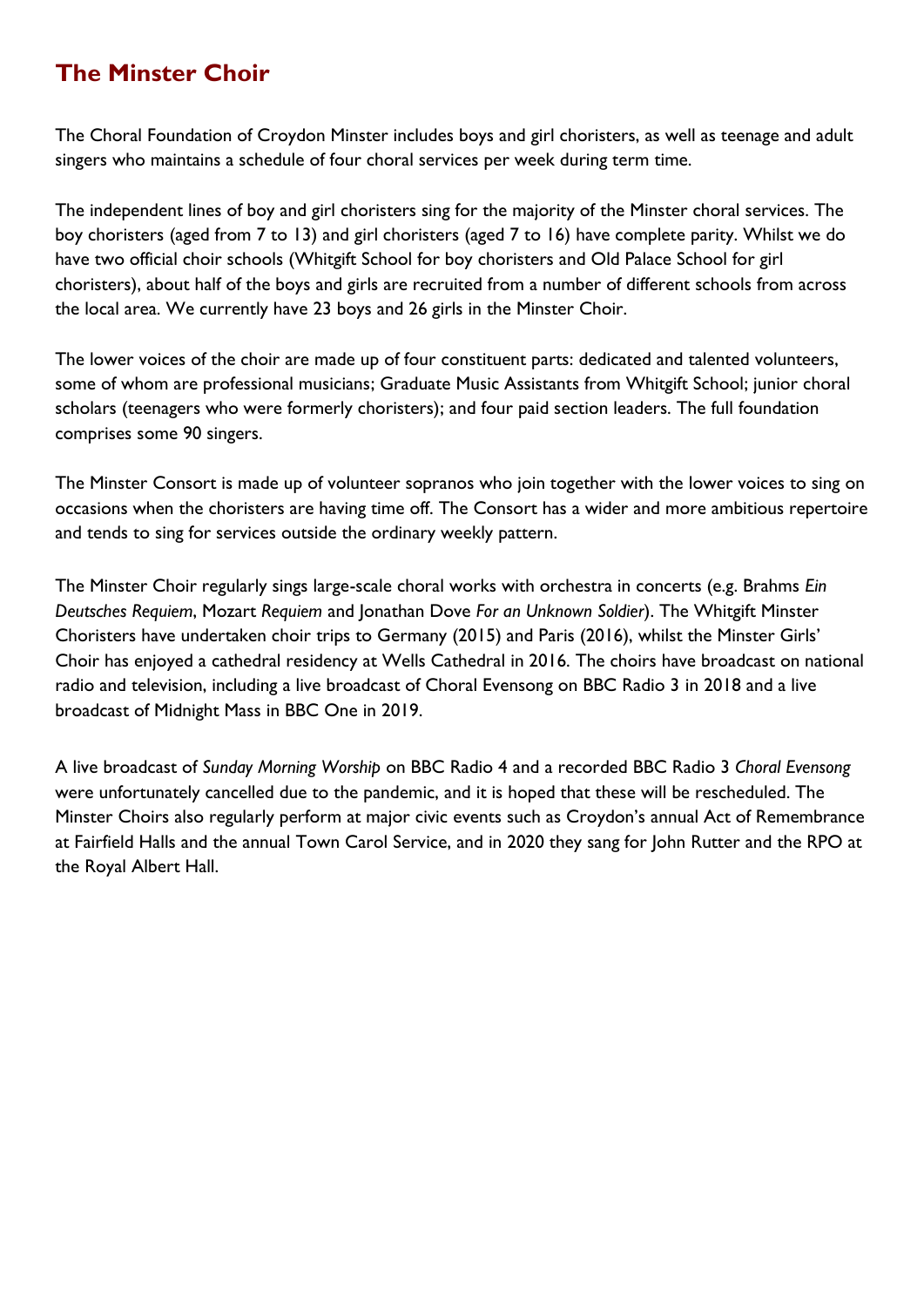# **Job Description**

### **RESPONSIBILITIES**

#### *At Croydon Minster*

- Providing one-to-one vocal tuition for singers in the Minster choral foundation.
- Leading thorough warm ups before rehearsals and services with the choristers. Communicating regularly with the Director of Music about potential vocal issues.

#### *Croydon Sings!*

- Implementation of the content of *Croydon Sings!* in participating schools, helping pupils and teachers to engage with music through singing and to enjoy music with which they may not be familiar;
- Working closely with the Director of Music to make decisions on repertoire, programme structure and logistical issues;
- Planning and delivery of weekly singing sessions in participating schools which will likely include a combination of whole school singing workshops, class or year group singing, school choirs, teacher one-to-one CPD time. This will involve up to two hours in each participating school (4-5);
- Ensuring self-evaluation of teaching and learning methods, to develop best practice;
- Developing and nurturing relationships with schools/pupils/teachers/senior leadership;
- Directing the end-of-term concerts at the Minster for participating schools;
- Delivery of a CPD programme for nominated school staff teachers jointly with the Director of Music;
- Increasing the skills and confidence of teachers to deliver regular, quality singing within their schools;
- Offering support, advice and expertise to all participating teachers where appropriate;
- Maintaining regular communication with the Director of Music, keeping them updated on key information;
- Ensuring the highest standards of professional performance are maintained.

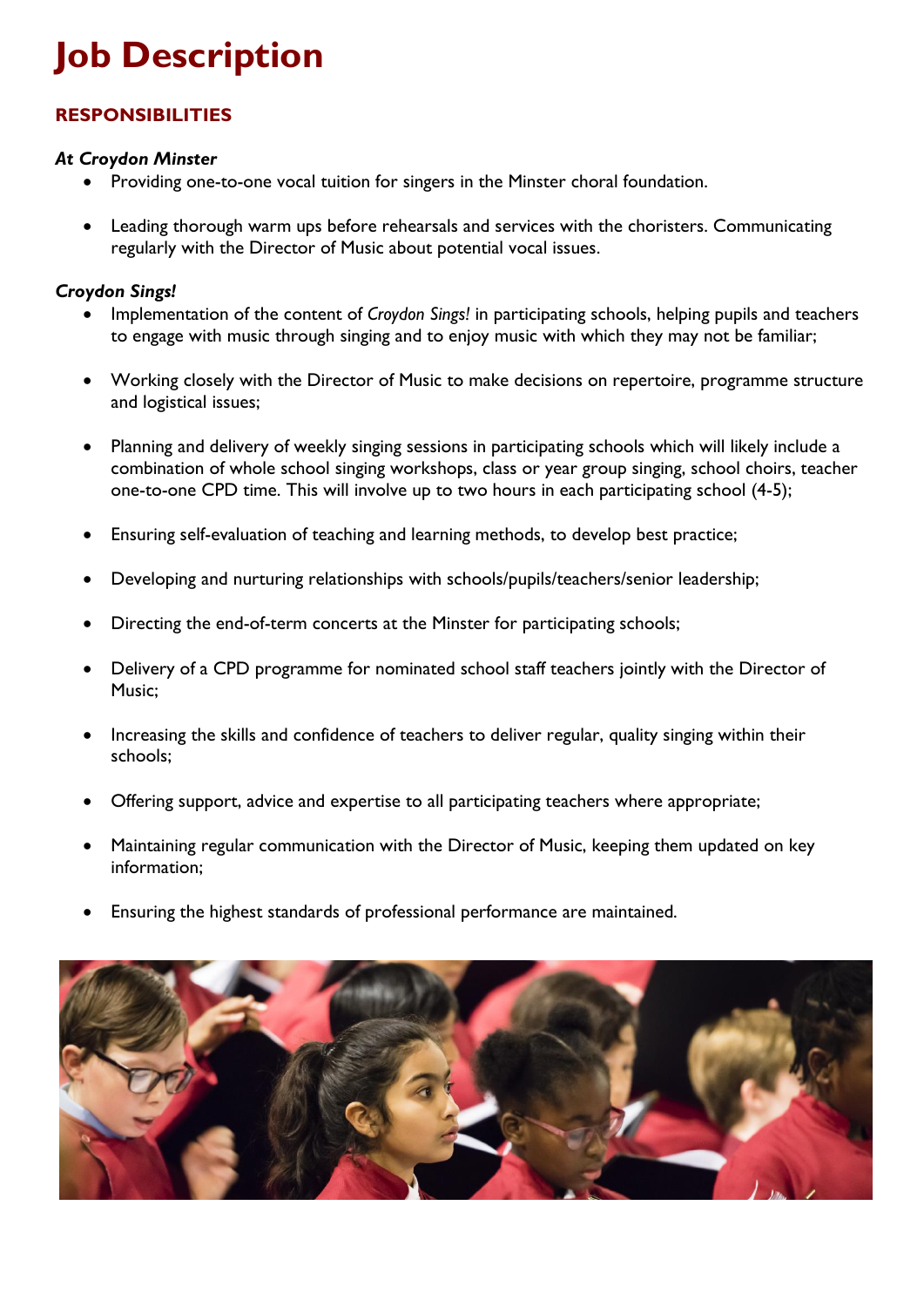

### **Safeguarding**

The Singing Development Leader will support the Director of Music in his responsibility for the welfare, good conduct, discipline and safety being of all choir members. They will be expected to:

- Understand fully and work within the Minster's Safeguarding protocols;
- Attend training sessions as required;
- Maintain a safe learning environment for children and young people at all times;
- Report immediately any issues arising that may threaten the safety and welfare of children and young people in the charge of the Minster.

*The job description is an operational document that does not form part of the contract of employment. It may be that from time to time the Singing Development Leader is asked to perform tasks that may not be expressly in the job description but are nonetheless necessary in the day to day performance of their duties. Croydon Minster reserves the right to amend the job description as may from time to time be necessary to meet the changing needs of the organisation.*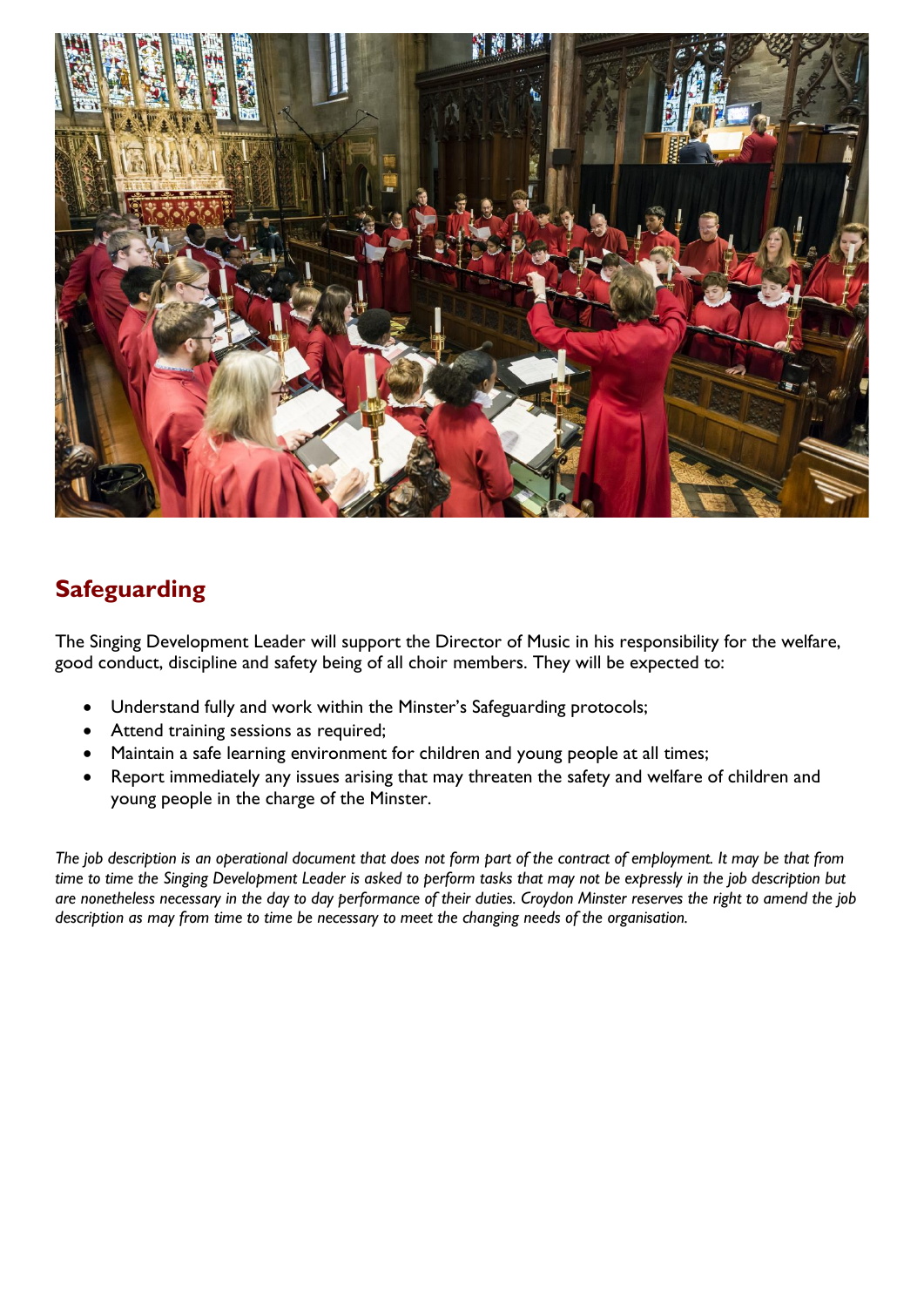# **Person Specification**

| <b>Essential</b>                                                                                                                                                              | <b>Desirable</b>                                                                                      |  |
|-------------------------------------------------------------------------------------------------------------------------------------------------------------------------------|-------------------------------------------------------------------------------------------------------|--|
| You will be a team player with good interpersonal<br>skills, an enthusiastic and positive approach, who is<br>self-motivated and able to work independently<br>when required; | A communicant member of the Church of<br>England or other Christian denomination;                     |  |
| You will be a talented musician in sympathy with<br>the worship, ministry and ethos of Croydon<br>Minster, who aspires to excellence;                                         | Familiarity with the National Curriculum and the<br><b>Model Music Curriculum;</b><br>SEN experience; |  |
| You will be an excellent singer with proven<br>experience of directing and coaching children in<br>choral practice;                                                           | Experience working with different age groups,<br>spanning Years 1-6;                                  |  |
| You will bring knowledge of diverse musical and<br>choral styles, plus a demonstrable ability to teach                                                                        | Interest in a broad range of musical genres<br>including classical, pop, musical theatre, gospel;     |  |
| those styles in an engaging way using a range of<br>methods;                                                                                                                  | Basic arranging and keyboard skills                                                                   |  |
| You understand how music education can<br>contribute to improving pupils' learning, motivation<br>and attainment more widely in school;                                       |                                                                                                       |  |
| An engaging communicator who is patient and<br>compassionate;                                                                                                                 |                                                                                                       |  |
| A reflective and self-motivated practitioner;                                                                                                                                 |                                                                                                       |  |
| Experience of leading children's singing workshops,<br>directing children's choirs, and choosing choral<br>repertoire for children's voices;                                  |                                                                                                       |  |
| A commitment to Equal Opportunities and the<br>effective safeguarding of Children & Young People;                                                                             |                                                                                                       |  |
| An Enhanced DBS certificate;                                                                                                                                                  |                                                                                                       |  |
| A diploma in music performance or other<br>appropriate qualification/experience.                                                                                              |                                                                                                       |  |
| Sufficient ability as an accompanist to be able to<br>take rehearsals without the support of a rehearsal<br>pianist                                                           |                                                                                                       |  |
|                                                                                                                                                                               |                                                                                                       |  |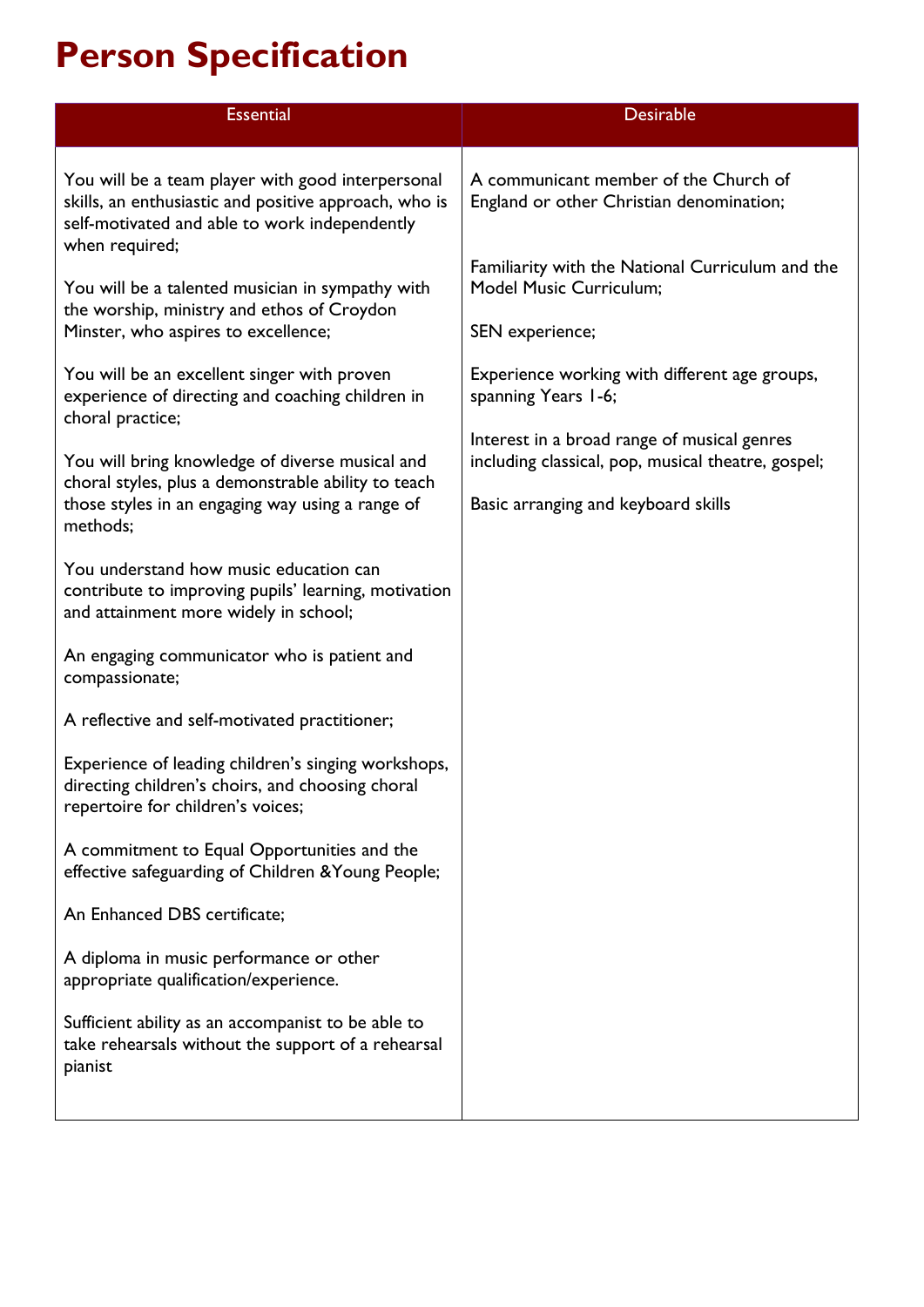# **How to Apply**

### **To apply for this position, please send the following:**

- A brief **covering letter** (not more than two sides of A4) saying how your skills and experience match the requirements of the post;
- An **CV**, containing education and musical and professional qualifications and full employment history;
- The application form also requires the name, telephone number, postal address and e-mail address of two referees, including a musician of professional standing and your current employer. Referees will only be contacted if you are short-listed for the post.
- Your contact details including daytime and evening telephone numbers.

For an informal conversation about the role, please contact the Director of Music, Justin Miller, on 07513 062974 or [j.miller@croydonminster.org](mailto:j.miller@croydonminster.org)

Applications should be sent to:

by email to: office@croydonminster.org by post to: Denise Mead

Verger and Music Department Administrator Croydon Minster Church Street Croydon CR0 1RN

The closing date for applications is **9.00am** on 15 June 2022.

### **Interview Process**

Interviews and auditions for shortlisted candidates will take place in Croydon on 23 June 2022**.**

Shortlisted applicants will be asked to lead warm-ups with the choristers and teach a singing lesson.

**Full details of this process will be provided to short-listed candidates nearer the time.**